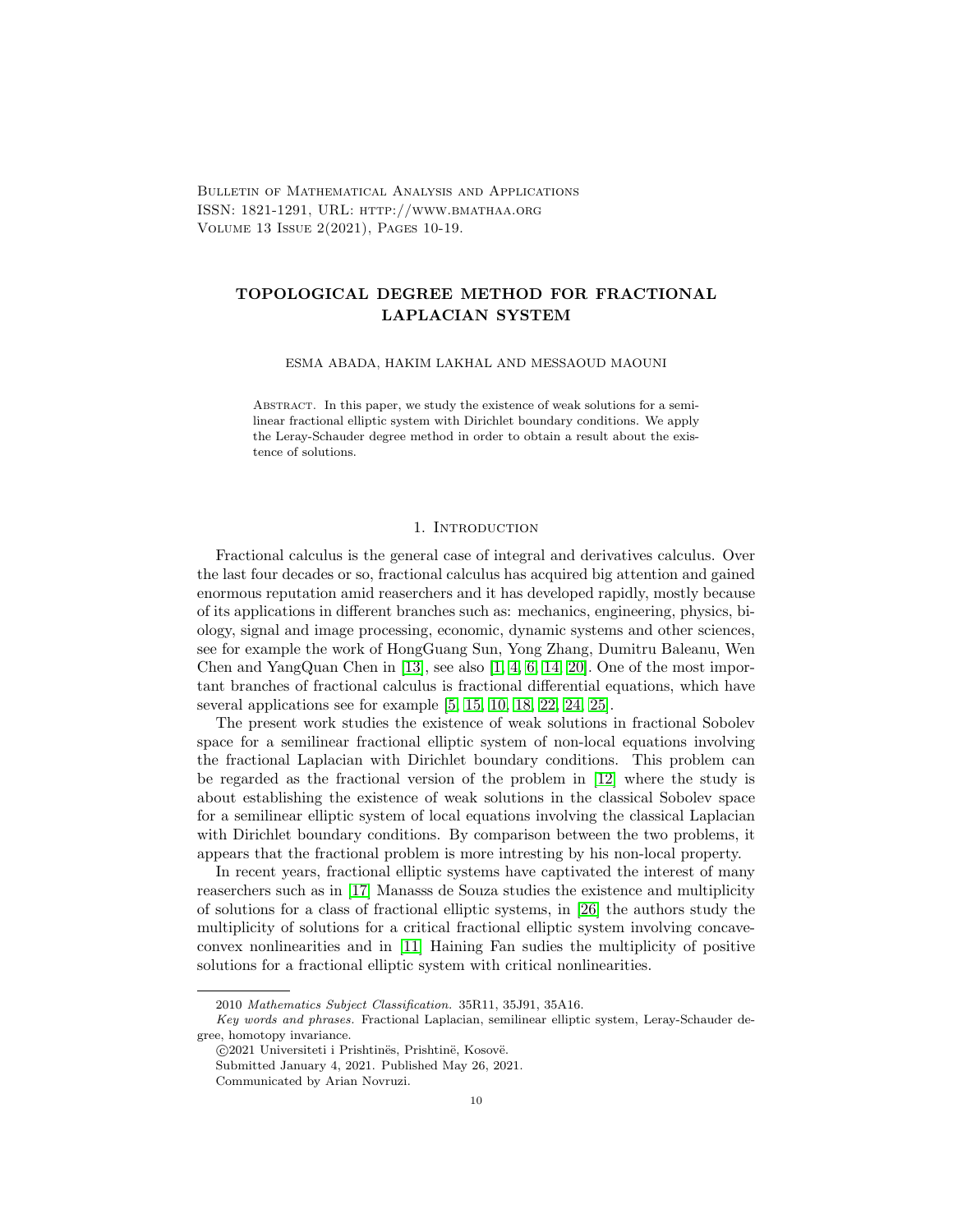Different methods are used to study the existence of solutions for semilinear fractional elliptic problems for example in [\[23\]](#page-8-17) Shangjian Liu uses Stampaccia's theorem to study the existence of solutions and in [\[21\]](#page-8-18) the authors study the existence of solutions for a fractional elliptic problem and they find non-trivial solution using the Mountain Pass theorem.

The study of semilinear elliptic coupled systems involving the Fractional Laplacian is also important in applied sciences see [\[2,](#page-8-19) [3,](#page-8-20) [8,](#page-8-21) [16,](#page-8-22) [19,](#page-8-23) [27\]](#page-9-0).

The fractional Laplacian has a variety of definitions (see [\[7\]](#page-8-24)) among which following definition: as an integral in the sens of the Cauchy principle value in the real space

$$
(-\Delta)^s u(x) := C(n, s) p.v. \int_{\mathbb{R}^n} \frac{u(x) - u(y)}{|x - y|^{n+2s}} dy, x \in \mathbb{R}^n
$$
  

$$
\forall u \in \mathscr{S}, \forall s \in (0, 1)
$$
  

$$
C(n, s) := \pi^{-(2s + n/2)} \frac{\Gamma(s + n/2)}{\Gamma(-s)},
$$

and  $\mathscr S$  is the Schwartz space.

Our purpose in this paper is to study the existence of weak solutions. For this we will use a topological method which is based on the Leray-Schauder degree. This method is very interesting in solving nonlinear problems because of its homotopy invariance property. This study concerns the following problem

<span id="page-1-1"></span>
$$
\begin{cases}\n(-\Delta)^s u(x) + g_1(x, u(x), v(x)) = f_1(x) & \text{in } \Omega, \\
(-\Delta)^s v(x) + g_2(x, u(x), v(x)) = f_2(x) & \text{in } \Omega, \\
u = v = 0, & \text{on } \mathbb{R}^n \backslash \Omega,\n\end{cases}
$$
\n(1.1)

where  $\Omega \subset \mathbb{R}^n$  is a bounded open set with a Lipschitz boundary, with  $s \in (0,1)$ ,  $f = (f_1, f_2) \in L^2(\Omega) \times L^2(\Omega)$  and  $g_1, g_2 : \Omega \times \mathbb{R} \times \mathbb{R} \to \mathbb{R}$  are satisfying the Caratheodory conditions<sup>[1](#page-1-0)</sup> and the following assumptions :

 $(H_1)$  The Nemytski operators G and F respectively defined as:  $G(u, v)(x) = g_1(x, u(x), v(x))$  and  $F(u, v)(x) = g_2(x, u(x), v(x))$  are continuous and bounded from  $L^2(\Omega) \times L^2(\Omega)$  into  $L^2(\Omega)$ .

 $(H_2)$  Sign assumption:

$$
\begin{cases} g_1(x, s, p)s \geq 0 \ \forall s, p \in \mathbb{R} \text{ and a.a } x \in \Omega. \\ g_2(x, s, p)p \geq 0 \ \forall s, p \in \mathbb{R} \text{ and a.a } x \in \Omega. \end{cases}
$$

**Remark.** The assumption  $(H_1)$  is realised if for example  $g_1$  and  $g_2$  satisfy the following growth conditions:

there exist  $a, b \in L^2(\Omega)$  and  $K_1, K_2, r_1, r_2 \in \mathbb{R}_+^*$  such that

$$
|g_1(x, s, p)| \le a(x) + K_1|s| + K_2|p|, \forall s, p \in \mathbb{R} \text{ and a.a } x \in \Omega.
$$
  

$$
|g_2(x, s, p)| \le b(x) + r_1|s| + r_2|p|, \forall s, p \in \mathbb{R} \text{ and a.a } x \in \Omega.
$$

The organization of this paper is as follows. In section 2, we present some preliminaries and the main result of this paper. Section 3 contains a fixed point

<span id="page-1-0"></span> $1_{g_1, g_2}$  satisfy the Caratheodory conditions, i.e.  $g_1(., s), g_2(., z)$  are measurables for all  $s, z \in \mathbb{R}^2$ and  $g_1(x,.)$ ,  $g_2(y,.)$  are continuous for almost every  $x, y \in \Omega$ .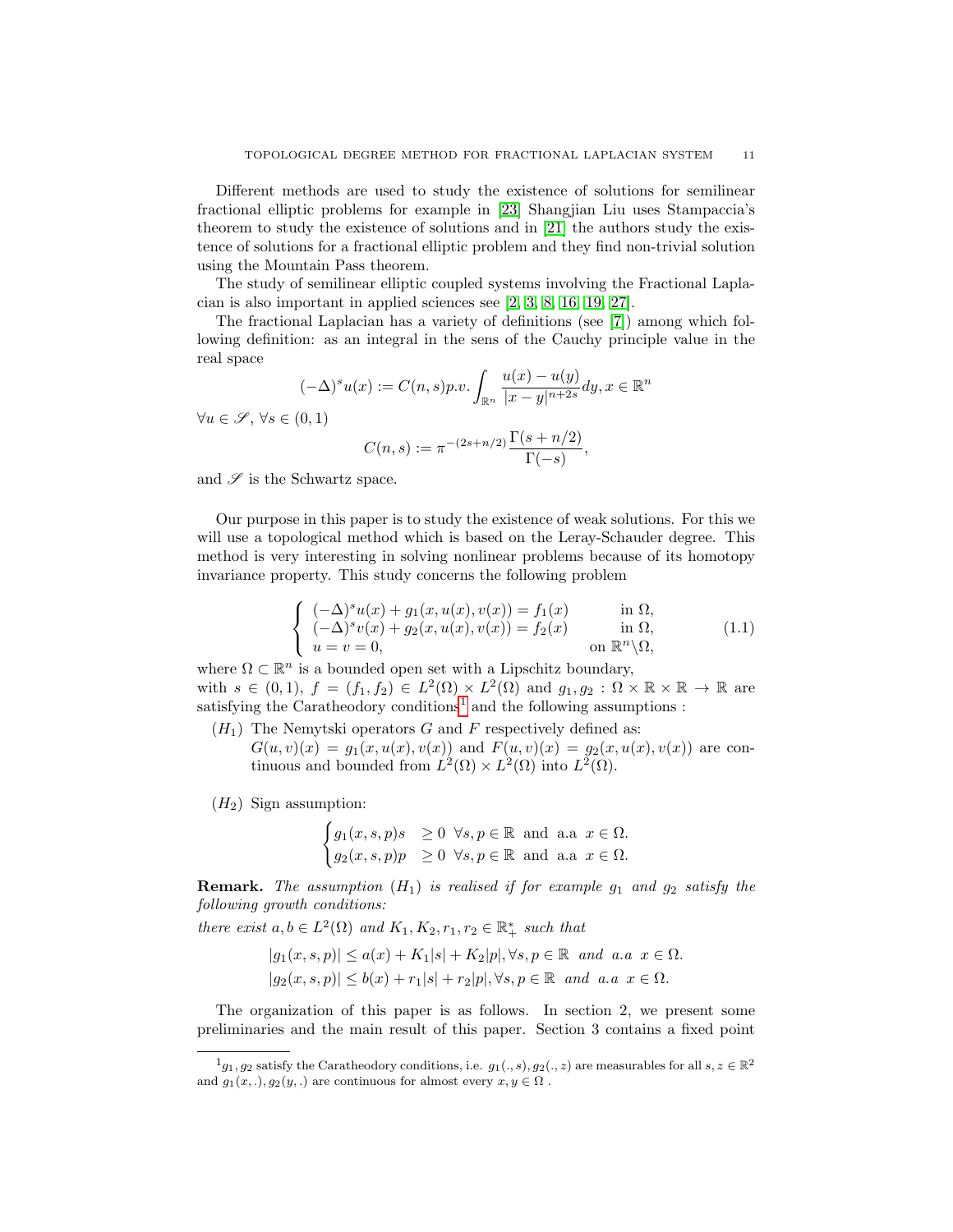formulation of our problem. Section 4 gives a proof of the main result. Finally, in section 5 we give some conclusions.

## 2. Preliminaries and main result

In this section, we recall some definitions, properties and propositions about the fractional Sobolev spaces  $H^s(\mathbb{R}^n)$  and  $D^{s,2}(\Omega)$ , which we will use later.

Let  $\Omega \subset \mathbb{R}^n$  be a bounded Lipschitz<sup>[2](#page-2-0)</sup> open domain,  $L^2(\Omega)$  be the classical space of square integrable functions on  $\Omega$ , which equipped with the usual inner product and norm  $\langle \ldots \rangle_{L^2(\Omega)},$   $\|\ldots\|_{L^2(\Omega)}$  is a Hilbert space.

For  $s \in (0, 1)$ , we consider the classical fractional Sobolev space

$$
H^{s}(\mathbb{R}^{n}) = \left\{ u \in L^{2}(\mathbb{R}^{n}) : \frac{|u(x) - u(y)|}{|x - y|^{\frac{n}{2} + s}} \in L^{2}(\mathbb{R}^{n} \times \mathbb{R}^{n}) \right\},\,
$$

which equipped with the inner product and norm

$$
\langle u, v \rangle_{H^s(\mathbb{R}^n)} = \int_{\mathbb{R}^n} u(x)v(x)dx + \iint_{\mathbb{R}^{2n}} \frac{(u(x) - u(y))(v(x) - v(y))}{|x - y|^{n+2s}} dydx,
$$
  

$$
||u||_{H^s(\mathbb{R}^n)} := (||u||_{L^2(\mathbb{R}^n)}^2 + [u]_{H^s(\mathbb{R}^n)}^2) + \sum_{n=1}^{\infty} (||u||_{H^s(\mathbb{R}^n)}^2 + [u]_{H^s(\mathbb{R}^n)}^2) + \sum_{n=1}^{\infty} (||u||_{H^s(\mathbb{R}^n)}^2 + [u]_{H^s(\mathbb{R}^n)}^2) + \sum_{n=1}^{\infty} (||u||_{H^s(\mathbb{R}^n)}^2 + [u]_{H^s(\mathbb{R}^n)}^2) + \sum_{n=1}^{\infty} (||u||_{H^s(\mathbb{R}^n)}^2 + [u]_{H^s(\mathbb{R}^n)}^2) + \sum_{n=1}^{\infty} (||u||_{H^s(\mathbb{R}^n)}^2 + [u]_{H^s(\mathbb{R}^n)}^2) + \sum_{n=1}^{\infty} (||u||_{H^s(\mathbb{R}^n)}^2 + [u]_{H^s(\mathbb{R}^n)}^2) + \sum_{n=1}^{\infty} (||u||_{H^s(\mathbb{R}^n)}^2 + [u]_{H^s(\mathbb{R}^n)}^2) + \sum_{n=1}^{\infty} (||u||_{H^s(\mathbb{R}^n)}^2 + [u]_{H^s(\mathbb{R}^n)}^2) + \sum_{n=1}^{\infty} (||u||_{H^s(\mathbb{R}^n)}^2 + [u]_{H^s(\mathbb{R}^n)}^2) + \sum_{n=1}^{\infty} (||u||_{H^s(\mathbb{R}^n)}^2) + \sum_{n=1}^{\infty} (||u||_{H^s(\mathbb{R}^n)}^2 + [u]_{H^s(\mathbb{R}^n)}^2) + \sum_{n=1}^{\infty} (||u||_{H^s(\mathbb{R}^n)}^2 + [u]_{H^s(\mathbb{R}^n)}^2) + \sum_{
$$

where

$$
[u]_{H^{s}(\mathbb{R}^{n})} := \left(\int_{\mathbb{R}^{n}} \int_{\mathbb{R}^{n}} \frac{|u(x) - u(y)|^{2}}{|x - y|^{n+2s}} dx dy\right)^{\frac{1}{2}}
$$

is a Hilbert space.

Next, we need to introduce the following fractional space in  $\Omega$ . Namely, we set

$$
D^{s,2}(\Omega) = \overline{\{u \in C_c^{\infty}(\mathbb{R}^n), supp(u) \subset \Omega\}}^{\| \|_{H^s(\mathbb{R}^n)}}
$$

.

Here  $\Omega$  is a bounded Lipschitz open domain, therefore we can set

 $D^{s,2}(\Omega) = \{u \in H^s(\mathbb{R}^n), \text{ such that } u = 0 \text{ in } \mathbb{R}^n \backslash \Omega\}.$ 

Equipped with the inner product and norm inherited from  $H^s(\mathbb{R}^n)$ 

$$
\langle u, v \rangle_{D^{s,2}(\Omega)} = C(n, s) \iint_{\mathbb{R}^{2n}} \frac{(u(x) - u(y))(v(x) - v(y))}{|x - y|^{n+2s}} dy dx,
$$

$$
||u||_{D^{s,2}(\Omega)} = \left( \iint_{\mathbb{R}^{2n}} \frac{|u(x) - u(y)|^2}{|x - y|^{n+2s}} dy dx \right)^{\frac{1}{2}}
$$

is a Hilbert space.

 $D^{s,2}(\Omega)$  is a closed subspace of  $H^s(\mathbb{R}^n)$ .

The norm  $\|.\|_{D^{s,2}(\Omega)}$  is equivalent to the  $H^s$ -norm according to the following proposition.

<span id="page-2-1"></span>**Proposition 2.1** (see [\[7\]](#page-8-24)). Let  $\Omega$  be a Lipschitz bounded open subset of  $\mathbb{R}^n$  and  $s \in (0,1)$  such that  $n > 2s$ . Let  $u : \Omega \to \mathbb{R}$  be a measurable function compactly supported. Then, there exists a positive constant  $c_{emb} > 0$  depending on n, s and  $\Omega$ such that

$$
||u||_{L^2(\Omega)} \leq c_{emb}||u||_{D^{s,2}(\Omega)}.
$$

<span id="page-2-0"></span><sup>&</sup>lt;sup>2</sup>The domain Ω has to be Lipschitz in order that the fractional Sobolev inequalities hold true for the funtions defined on  $\Omega$ , for more details see [\[7\]](#page-8-24).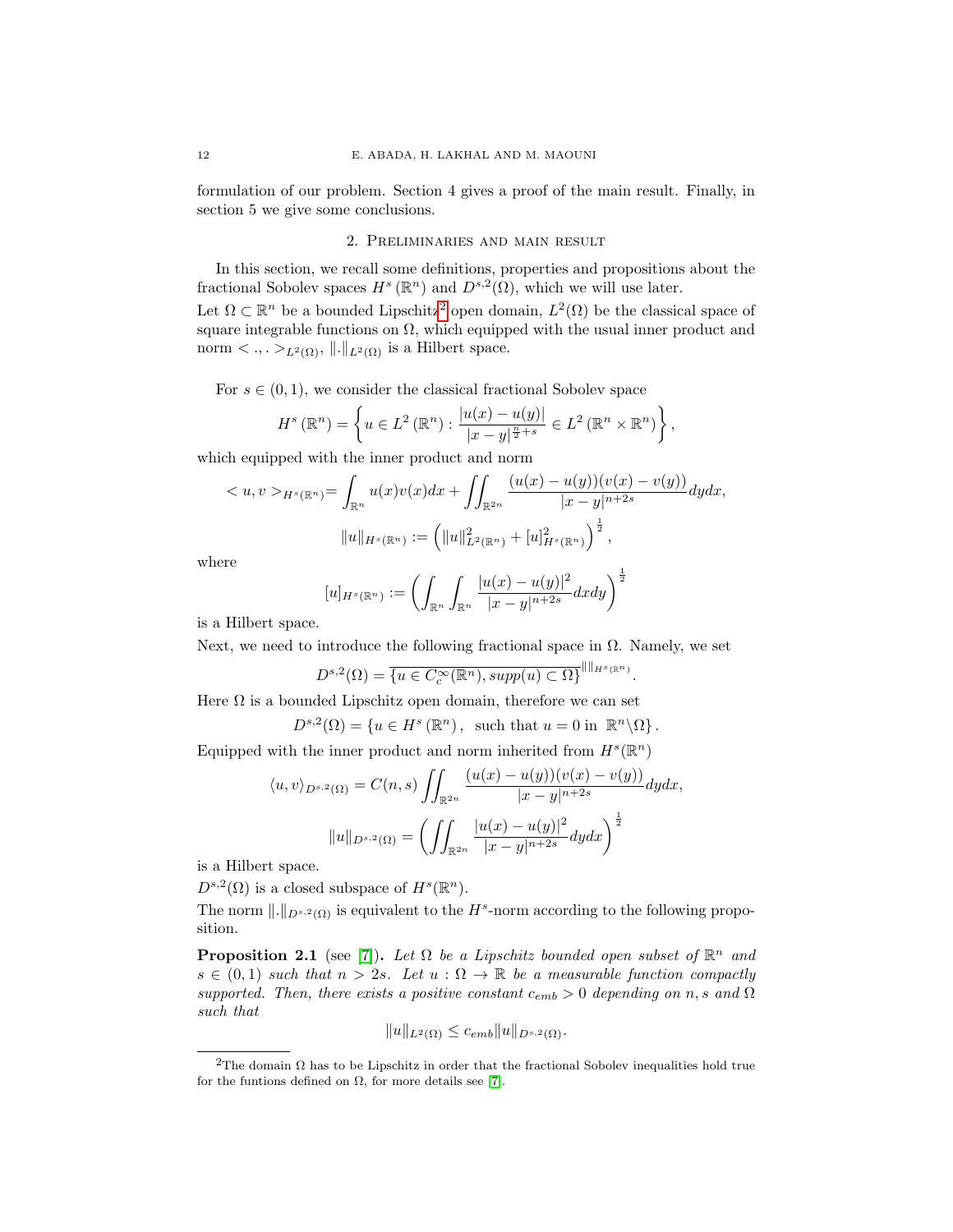<span id="page-3-1"></span>**Proposition 2.2** (see [\[9\]](#page-8-25)). Let  $s \in (0,1)$ ,  $n \geq 1$ ,  $\Omega \subset \mathbb{R}^n$  be a Lipschitz bounded open set and  $\mathscr T$  be a bounded subset of  $L^2(\Omega)$ . Suppose that

$$
\sup_{f\in\mathcal{F}}\int_{\Omega}\int_{\Omega}\frac{|f(x)-f(y)|^2}{|x-y|^{n+2s}}dxdy<+\infty.
$$

Then  $\mathscr T$  is precompact in  $L^2(\Omega)$ .

Now, we take the space  $L^2(\Omega) \times L^2(\Omega)$ , with the norm

$$
|| (u, v)||_{L^{2}(\Omega) \times L^{2}(\Omega)} = ||u||_{L^{2}(\Omega)} + ||v||_{L^{2}(\Omega)}.
$$

Next, we consider the space  $D^{s,2}(\Omega) \times D^{s,2}(\Omega)$ , with the norm that we will denote by  $\|(\cdot,\cdot)\|_{D^{s,2}(\Omega)\times D^{s,2}(\Omega)}$ 

$$
|| (u, v)||_{D^{s,2}(\Omega) \times D^{s,2}(\Omega)} = ||u||_{D^{s,2}(\Omega)} + ||v||_{D^{s,2}(\Omega)}.
$$

Throughout the paper, we always assume that  $n > 2s$ . The following theorem is the main result of this paper.

**Theorem 2.3.** Under the assumptions  $(H_1)$  and  $(H_2)$ , the problem [\(1.1\)](#page-1-1) has at least one weak solution  $(u, v) \in D^{s,2}(\Omega) \times D^{s,2}(\Omega)$ .

### 3. Fixed point formulation of the problem [\(1.1\)](#page-1-1)

In this section, we are interested to the following problem to define a certain map, which is used to formulate a fixed point problem.

For  $(u, v) \in L^2(\Omega) \times L^2(\Omega)$ , we consider the linear problem

<span id="page-3-0"></span>
$$
\begin{cases}\n(-\Delta)^s \varphi(x) + t g_1(x, u(x), v(x)) = t f_1(x) & \text{in } \Omega, \\
(-\Delta)^s \phi(x) + t g_2(x, u(x), v(x)) = t f_2(x) & \text{in } \Omega, \\
\varphi = \phi = 0 & \text{on } \mathbb{R}^n \backslash \Omega,\n\end{cases}
$$
\n(3.1)

where  $(f_1, f_2) \in L^2(\Omega) \times L^2(\Omega)$ .

**Lemma 3.1.** For  $(f_1, f_2) \in L^2(\Omega) \times L^2(\Omega)$  and under the assumption  $(H_1)$ , the problem [\(3.1\)](#page-3-0) has a unique weak solution  $(\varphi, \phi) \in D^{s,2}(\Omega) \times D^{s,2}(\Omega)$ .

*Proof.* For all  $(u, v) \in L^2(\Omega) \times L^2(\Omega)$ , we have  $g_1(., u, v), g_2(., u, v) \in L^2(\Omega)$  from the assumption  $(H_1)$ .

To prove the existence and uniqueness of weak solution for the problem [\(3.1\)](#page-3-0) we will use the Lax-Milgram theorem.

First of all, we multiply the first and second equation of the problem [\(3.1\)](#page-3-0) by  $\psi_1 \in D^{s,2}(\Omega)$  and  $\psi_2 \in D^{s,2}(\Omega)$  respectively, integrate over  $\mathbb{R}^n$ , use the definition of the fractional Laplacian  $(-\Delta)^s$  and obtain the following weak formulation of the problem [\(3.1\)](#page-3-0)

$$
\begin{cases}\n(\varphi, \phi) \in D^{s,2}(\Omega) \times D^{s,2}(\Omega), \\
a_1(\varphi, \psi_1) = l_1(\psi_1) \quad \forall \psi_1 \in D^{s,2}(\Omega), \\
a_2(\phi, \psi_2) = l_2(\psi_2) \quad \forall \psi_2 \in D^{s,2}(\Omega),\n\end{cases}
$$
\n(3.2)

with

$$
a_1(.,.): D^{s,2}(\Omega) \times D^{s,2}(\Omega) \longrightarrow \mathbb{R}
$$
  

$$
(\varphi, \psi_1) \mapsto a_1(\varphi, \psi_1) = C(n,s) \iint_{\mathbb{R}^{2n}} \frac{(\varphi(x) - \varphi(y))(\psi_1(x) - \psi_1(y))}{|x - y|^{n+2s}} dy dx,
$$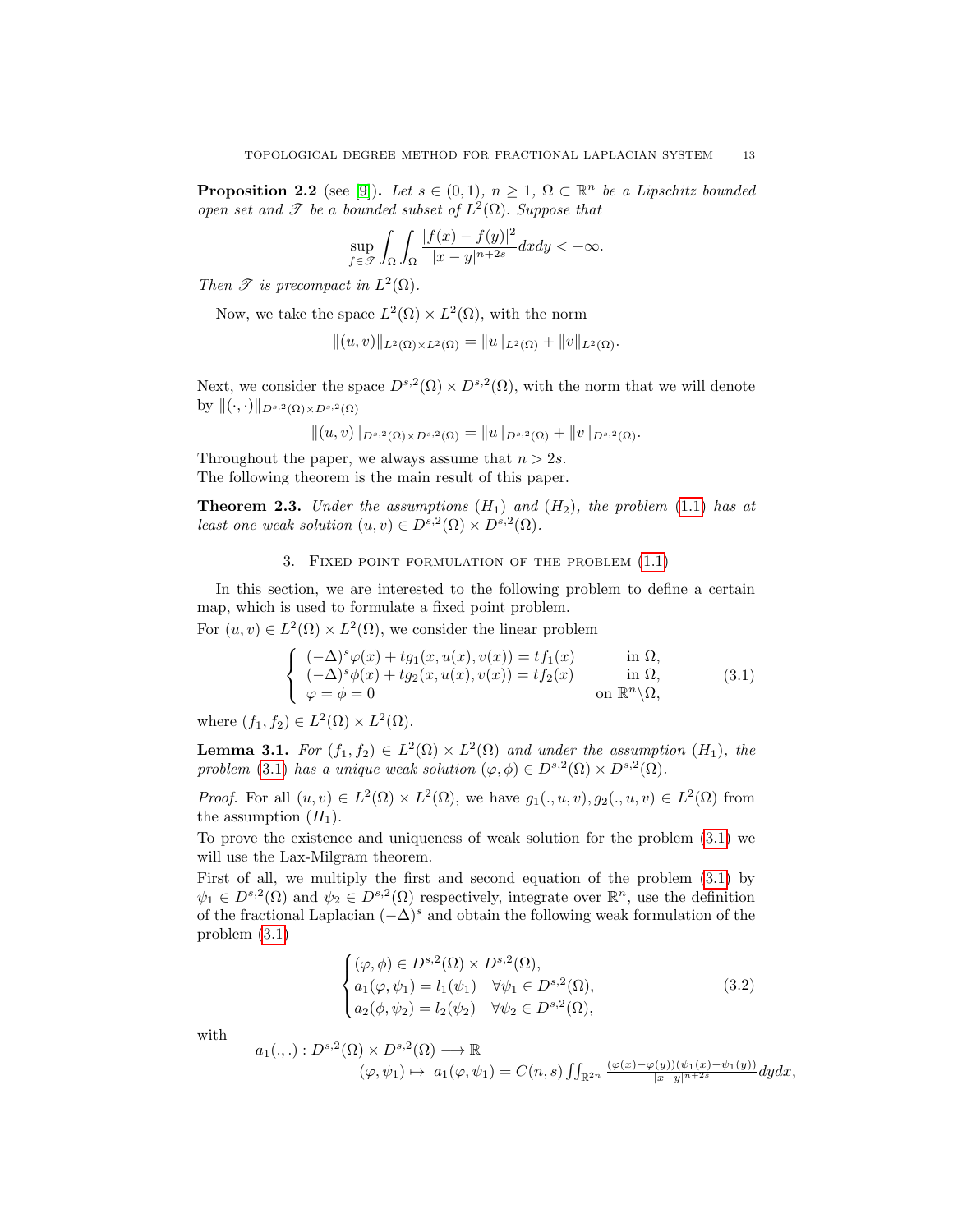$$
l_1: D^{s,2}(\Omega) \longrightarrow \mathbb{R}
$$
  
\n
$$
\psi_1 \mapsto l_1(\psi_1) = \int_{\Omega} t f_1(x) \psi_1 dx - \int_{\Omega} t g_1(x, u(x), v(x)) \psi_1 dx,
$$
  
\n
$$
a_2(\cdot, \cdot): D^{s,2}(\Omega) \times D^{s,2}(\Omega) \longrightarrow \mathbb{R}
$$
  
\n
$$
(\phi, \psi_2) \mapsto a_2(\phi, \psi_2) = C(n, s) \iint_{\mathbb{R}^{2n}} \frac{(\phi(x) - \phi(y))(\psi_2(x) - \psi_2(y))}{|x - y|^{n + 2s}} dy dx,
$$
  
\n
$$
l_2: D^{s,2}(\Omega) \longrightarrow \mathbb{R}
$$
  
\n
$$
\psi_2 \mapsto l_2(\psi_2) = \int_{\Omega} t f_2(x) \psi_2 dx - \int_{\Omega} t g_2(x, u(x), v(x)) \psi_2 dx.
$$

Let us prove that the bilinear forms  $a_1(.,.)$  and  $a_2(.,.)$  are continuous and coercives in  $D^{s,2}(\Omega) \times D^{s,2}(\Omega)$ . In addition, we prove that the linear forms  $l_1$  and  $l_2$ are continuous.

Using the Cauchy-Schwarz inequality, we have  
\n
$$
|a_1(\varphi, \psi_1)| = \left| C(n, s) \int_{\mathbb{R}^{2n}} \frac{(\varphi(x) - \varphi(y))(\psi_1(x) - \psi_1(y))}{|x - y|^{n+2s}} dy dx \right|
$$
\n
$$
\leq C(n, s) \int_{\mathbb{R}^{2n}} \frac{|\varphi(x) - \varphi(y)| |\psi_1(x) - \psi_1(y)|}{|x - y|^{n+2s}} dy dx
$$
\n
$$
\leq C(n, s) ||\varphi||_{D^{s,2}(\Omega)} ||\psi_1||_{D^{s,2}(\Omega)},
$$

hence the bilinear form  $a_1(.,.)$  is continuous.

Applying the Cauchy-Schwarz inequality and Proposition [\(2.1\)](#page-2-1), we obtain

$$
|l_1(\psi_1)| = \left| \int_{\Omega} t f_1(x) \psi_1 dx - \int_{\Omega} t g_1(x, u(x), v(x)) \psi_1 dx \right|
$$
  
\n
$$
\leq \|f_1\|_{L^2(\Omega)} \|\psi_1\|_{L^2(\Omega)} + \|g_1(., u, v)\|_{L^2(\Omega)} \|\psi_1\|_{L^2(\Omega)}
$$
  
\n
$$
\leq [||f_1||_{L^2(\Omega)} + ||g_1(., u, v)||_{L^2(\Omega)}] \|\psi_1\|_{L^2(\Omega)}
$$
  
\n
$$
\leq c_{emb} \left[ ||f_1||_{L^2(\Omega)} + ||g_1(., u, v)||_{L^2(\Omega)} \right] \|\psi_1\|_{D^{s,2}(\Omega)},
$$

therfore  $l_1$  is continuous.

Similar to the calculus of  $a_1(.,.)$  and  $l_1$ , we can obtain that  $a_2(.,.)$  and  $l_2$  are continuous.

Moreover

$$
a_1(\psi_1, \psi_1) = C(n, s) \iint_{\mathbb{R}^{2n}} \frac{(\psi_1(x) - \psi_1(y))(\psi_1(x) - \psi_1(y))}{|x - y|^{n+2s}} dy dx
$$
  
=  $C(n, s) \iint_{\mathbb{R}^{2n}} \frac{(\psi_1(x) - \psi_1(y))^2}{|x - y|^{n+2s}} dy dx$   
=  $C(n, s) \|\psi_1\|_{D^{s,2}(\Omega)}^2$ ,

thus,  $a_1(.,.)$  is coercive.

$$
a_2(\psi_2, \psi_2) = C(n, s) \iint_{\mathbb{R}^{2n}} \frac{(\psi_2(x) - \psi_2(y))(\psi_2(x) - \psi_2(y))}{|x - y|^{n+2s}} dy dx
$$
  
=  $C(n, s) \iint_{\mathbb{R}^{2n}} \frac{(\psi_2(x) - \psi_2(y))^2}{|x - y|^{n+2s}} dy dx$   
=  $C(n, s) \|\psi_2\|_{D^{s,2}(\Omega)}^2$ ,

hence,  $a_2(.,.)$  is coercive.

Consequently, we may apply the Lax-Milgram theorem and we conclude that the problem [\(3.1\)](#page-3-0) has a unique weak solution  $(\varphi, \phi) \in D^{s,2}(\Omega) \times D^{s,2}(\Omega)$ .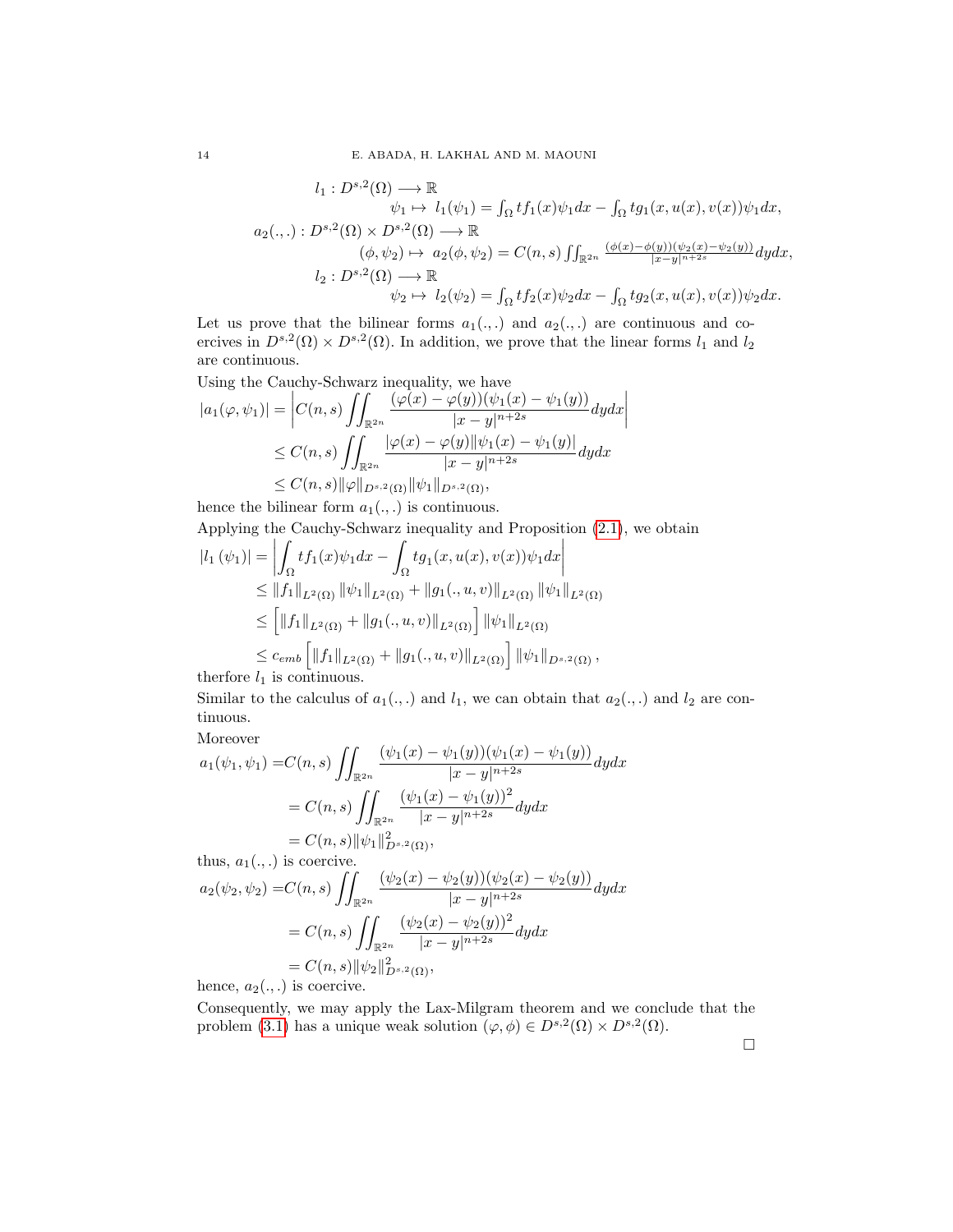According to the previous lemma, we can define the following map noted A by

$$
A: [0,1] \times L^2(\Omega) \times L^2(\Omega) \longrightarrow D^{s,2}(\Omega) \times D^{s,2}(\Omega)
$$

$$
(t, u, v) \mapsto A(t, u, v) = (\varphi, \phi),
$$

where  $(\varphi, \phi)$  is a weak solution to the problem [\(3.1\)](#page-3-0).

 $(u, v)$  is a weak solution for the problem  $(1.1)$  if and only if  $(u, v)$  is a solution to the following problem

<span id="page-5-0"></span>
$$
\begin{cases} (u,v) \in L^2(\Omega) \times L^2(\Omega), \\ (u,v) = A(1,u,v). \end{cases}
$$
\n(3.3)

We will prove using the Leray-Schauder degree that the problem [\(3.3\)](#page-5-0) has at least one solution.

## 4. Proof of main result

This section is devoted to prove our main result, using some lemmas which give results about the conditions of the Leray-Schauder degree method.

Firstly, we want to construct a ball which contains any possible solution, this is what gives us the following lemma.

<span id="page-5-3"></span>**Lemma 4.1** (Priori estimate). Under the assumption  $(H_2)$ , there exists  $R > 0$ ,  $\forall (u, v) \in L^2(\Omega) \times L^2(\Omega)$  such that

$$
\begin{cases} A(t, u, v) = (u, v) \\ t \in [0, 1], (u, v) \in L^2(\Omega) \times L^2(\Omega) \end{cases} \Rightarrow ||(u, v)||_{L^2(\Omega) \times L^2(\Omega)} < R + 1.
$$

*Proof.* Let  $A(t, u, v) = (\varphi, \phi) = (u, v)$ , we obtain

<span id="page-5-1"></span>
$$
\begin{cases}\n(-\Delta)^s u(x) + t g_1(x, u(x), v(x)) = t f_1(x) & \text{in } \Omega, \\
(-\Delta)^s v(x) + t g_2(x, u(x), v(x)) = t f_2(x) & \text{in } \Omega, \\
u = v = 0 & \text{on } \mathbb{R}^n \backslash \Omega.\n\end{cases}
$$
\n(4.1)

Let us multiply the first and second equation in [\(4.1\)](#page-5-1) by  $u(x)$  and  $v(x)$  respectively, integrate over  $\mathbb{R}^n$  and obtain

$$
\begin{cases} C(n,s) \iint_{\mathbb{R}^{2n}} \frac{|u(x)-u(y)|^2}{|x-y|^{n+2s}} dydx &= t \int_{\Omega} f_1(x)u(x)dx - t \int_{\Omega} g_1(x,u(x),v(x))u(x)dx, \\ C(n,s) \iint_{\mathbb{R}^{2n}} \frac{|v(x)-v(y)|^2}{|x-y|^{n+2s}} dydx &= t \int_{\Omega} f_2(x)v(x)dx - t \int_{\Omega} g_2(x,u(x),v(x))v(x)dx. \end{cases}
$$

Applying the assumption  $(H_2)$  and the Cauchy-Schwarz inequality, we have

$$
\begin{cases} C(n,s)\int_{\mathbb{R}^{2n}}\frac{|u(x)-u(y)|^2}{|x-y|^{n+2s}}dydx & \leq \|f_1\|_{L^2(\Omega)}\|u\|_{L^2(\Omega)},\\ C(n,s)\int_{\mathbb{R}^{2n}}\frac{|v(x)-v(y)|^2}{|x-y|^{n+2s}}dydx & \leq \|f_2\|_{L^2(\Omega)}\|v\|_{L^2(\Omega)}, \end{cases}
$$

and the proposition [2.1](#page-2-1) implies that

<span id="page-5-2"></span>
$$
\begin{cases} \frac{C(n,s)}{c_{emb}^2} \|u\|_{L^2(\Omega)}^2 & \le \|f_1\|_{L^2(\Omega)} \|u\|_{L^2(\Omega)},\\ \frac{C(n,s)}{c_{emb}^2} \|v\|_{L^2(\Omega)}^2 & \le \|f_2\|_{L^2(\Omega)} \|v\|_{L^2(\Omega)}. \end{cases} \tag{4.2}
$$

Adding the two inequalities of [\(4.2\)](#page-5-2), we get

$$
||(u,v)||_{L^2(\Omega)\times L^2(\Omega)} \leq \frac{c_{emb}^2}{C(n,s)}||f_1||_{L^2(\Omega)} + \frac{c_{emb}^2}{C(n,s)}||f_2||_{L^2(\Omega)}.
$$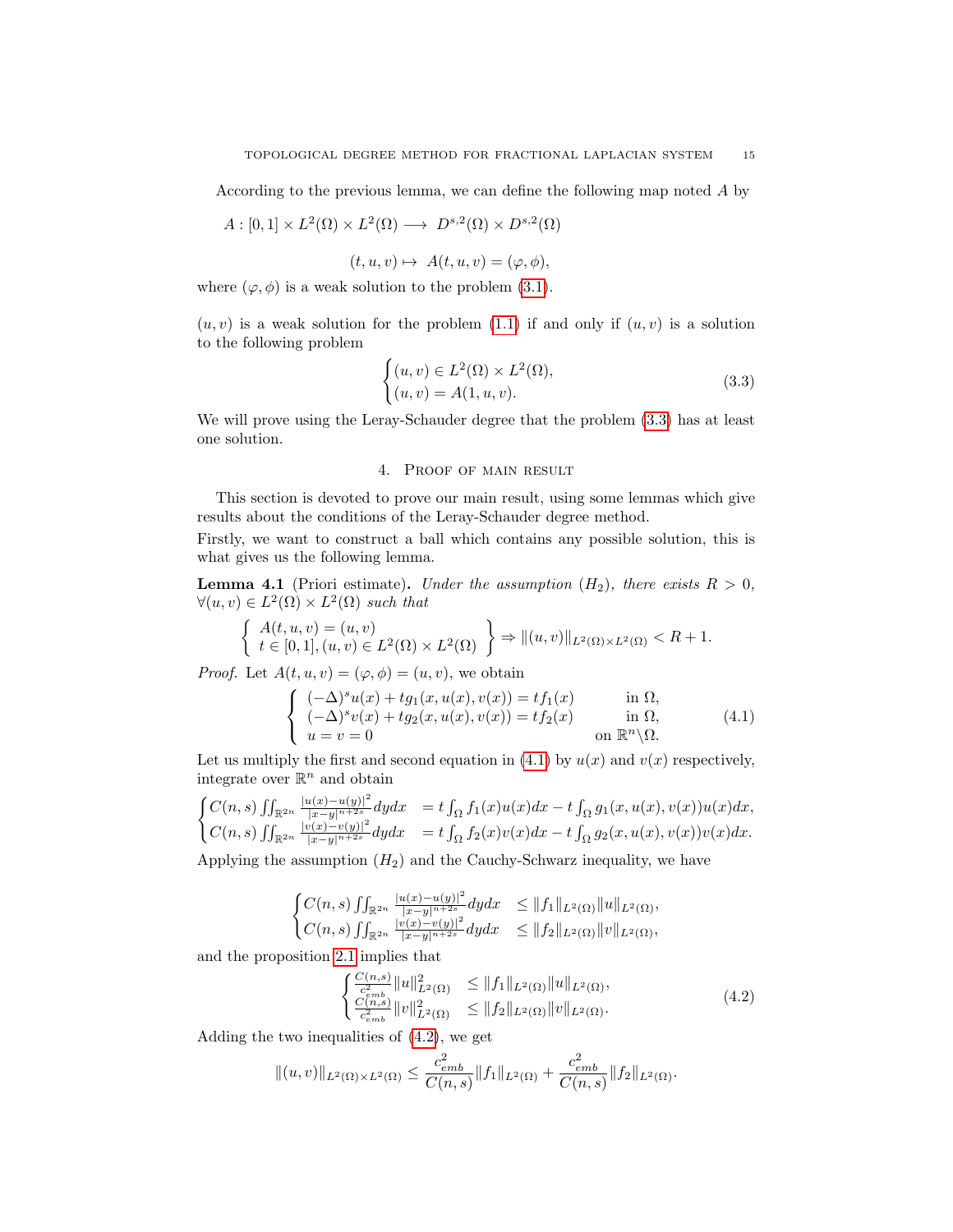If we set  $R = \frac{c_{emb}^2}{C(n,s)} ||f_1||_{L^2(\Omega)} + \frac{c_{emb}^2}{C(n,s)} ||f_2||_{L^2(\Omega)}$ , we obtain  $||(u, v)||_{L^2(\Omega) \times L^2(\Omega)} < R + 1.$ 

We deduce that there isn't any solution  $(u, v)$  for the equation  $A(t, u, v) = (u, v)$ in the boundary of  $B_{R+1} = \{(u, v) \in L^2(\Omega) \times L^2(\Omega); ||(u, v)||_{L^2(\Omega) \times L^2(\Omega)} < R+1\}$ and that's for all  $t \in [0, 1]$ .

<span id="page-6-2"></span>**Lemma 4.2.** Under the assumption  $(H_1)$ ,  $\{A(t, u, v), t \in [0, 1], (u, v) \in \bar{B}_{R+1}\}\$ is *relatively compact in*  $L^2(\Omega) \times L^2(\Omega)$ .

*Proof.* Let  $(t_n)_{\in \mathbb{N}} \subset [0,1]$  and  $\{(u_n,v_n)\}_{n\in \mathbb{N}} \subset \overline{B}_{R+1}$ . So using the assumption  $(H_1)$ , the sequences  $\{g_1(., u_n, v_n)\}_{n\in\mathbb{N}}$  and  $\{g_2(., u_n, v_n)\}_{n\in\mathbb{N}}$  are bounded in  $L^2(\Omega)$ . Firstly, setting  $A(t_n, u_n, v_n) = (\varphi_n, \phi_n)$ , we get

<span id="page-6-0"></span>
$$
\begin{cases}\n(-\Delta)^s \varphi_n(x) + t_n g_1(x, u_n(x), v_n(x)) = t_n f_1(x) & \text{in } \Omega, \\
(-\Delta)^s \varphi_n(x) + t_n g_2(x, u_n(x), v_n(x)) = t_n f_2(x) & \text{in } \Omega, \\
\varphi_n = \varphi_n = 0 & \text{on } \mathbb{R}^n \backslash \Omega.\n\end{cases}
$$
\n(4.3)

As in the previous proof of the lemma [4.1,](#page-5-3) we multiply the first and second equation in the problem [\(4.3\)](#page-6-0) by  $\varphi_n(x)$  and  $\phi_n(x)$  respectively, integrate over  $\mathbb{R}^n$ , apply the Cauchy-Schwarz inequality and obtain

$$
\begin{cases} C(n,s)\int_{\mathbb{R}^{2n}}\frac{|\varphi_n(x)-\varphi_n(y)|^2}{|x-y|^{n+2s}}dydx & \leq \|f_1\|_{L^2(\Omega)}\|\varphi_n\|_{L^2(\Omega)}+\|g_1(.,u_n,v_n)\|_{L^2(\Omega)}\|\varphi_n\|_{L^2(\Omega)},\\ C(n,s)\int_{\mathbb{R}^{2n}}\frac{|\phi_n(x)-\phi_n(y)|^2}{|x-y|^{n+2s}}dydx & \leq \|f_2\|_{L^2(\Omega)}\|\phi_n\|_{L^2(\Omega)}+\|g_2(.,u_n,v_n)\|_{L^2(\Omega)}\|\phi_n\|_{L^2(\Omega)}. \end{cases}
$$

Then, using the fact that  $\{g_1(., u_n, v_n)\}_{n\in\mathbb{N}}$  and  $\{g_2(., u_n, v_n)\}_{n\in\mathbb{N}}$  are bounded in  $L^2(\Omega)$  and the proposition [2.1,](#page-2-1) we obtain

$$
\begin{cases} \|\varphi_n\|_{D^{s,2}(\Omega)}^2 & \leq \frac{c_{emb}}{C(n,s)} [\|f_1\|_{L^2(\Omega)} + M_1] \|\varphi_n\|_{D^{s,2}(\Omega)},\\ \|\phi_n\|_{D^{s,2}(\Omega)}^2 & \leq \frac{c_{emb}}{C(n,s)} [\|f_2\|_{L^2(\Omega)} + M_2] \|\phi_n\|_{D^{s,2}(\Omega)}. \end{cases} \tag{4.4}
$$

By simplification and adding the two inequalities of [\(4.4\)](#page-6-1), we arrive at

$$
\|(\varphi_n, \phi_n)\|_{D^{s,2}(\Omega)\times D^{s,2}(\Omega)} \leq \frac{c_{emb}}{C(n,s)}[\|f_1\|_{L^2(\Omega)} + M_1] + \frac{c_{emb}}{C(n,s)}[\|f_2\|_{L^2(\Omega)} + M_2].
$$

Then,

<span id="page-6-1"></span>
$$
\|(\varphi_n, \phi_n)\|_{D^{s,2}(\Omega)\times D^{s,2}(\Omega)} \le K,
$$

where  $K = \frac{c_{emb}}{C(n,s)} [\|f_1\|_{L^2(\Omega)} + M_1] + \frac{c_{emb}}{C(n,s)} [\|f_2\|_{L^2(\Omega)} + M_2].$ 

Therfore  $\{(\varphi_n, \phi_n)\}_{n \in \mathbb{N}}$  is bounded in  $D^{s,2}(\Omega) \times D^{s,2}(\Omega)$ , using the compact embed-ding theorem (proposition [2.2\)](#page-3-1), we deduce that there is a subsequence of  $\{(\varphi_{n_k}, \phi_{n_k})\}_{k \in \mathbb{N}}$ which converges to  $(\varphi, \phi)$  strongly in  $L^2(\Omega) \times L^2(\Omega)$ .

<span id="page-6-3"></span>**Lemma 4.3.** Under the assumption  $(H_1)$ , A is continuous from  $[0,1] \times L^2(\Omega) \times$  $L^2(\Omega)$  into  $L^2(\Omega) \times L^2(\Omega)$ .

*Proof.* Let  $\{(t_n, u_n, v_n)\}_{n \in \mathbb{N}} \subset [0,1] \times L^2(\Omega) \times L^2(\Omega)$  be a sequence which converges to  $(t, u, v)$  in  $[0, 1] \times L^2(\Omega) \times L^2(\Omega)$  when  $n \to +\infty$ . We pose for all  $n \in \mathbb{N}$  that  $A(t_n, u_n, v_n) = (\varphi_n, \phi_n)$  and  $A(t, u, v) = (\varphi, \phi)$ , we obtain

$$
\begin{cases}\n(-\Delta)^s \varphi_n(x) + t_n g_1(x, u_n(x), v_n(x)) = t_n f_1(x) & \text{in } \Omega, \\
(-\Delta)^s \phi_n(x) + t_n g_2(x, u_n(x), v_n(x)) = t_n f_2(x) & \text{in } \Omega, \\
\varphi_n = \phi_n = 0 & \text{on } \mathbb{R}^n \backslash \Omega,\n\end{cases}
$$

$$
\varphi_n = \phi_n = 0 \qquad \text{on } \mathbb{R}^n \backslash \Omega,
$$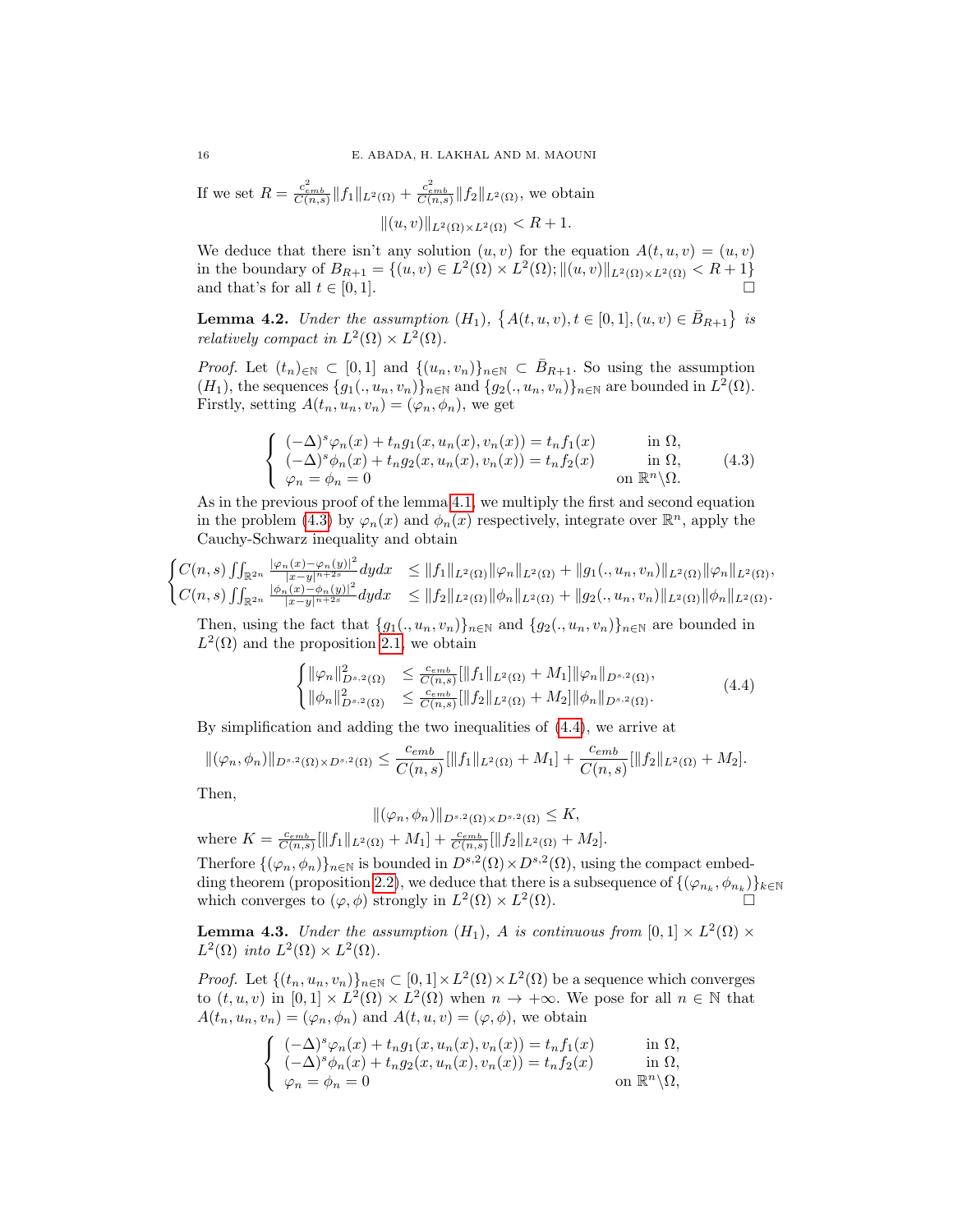and

$$
\begin{cases}\n(-\Delta)^s \varphi(x) + t g_1(x, u(x), v(x)) = t f_1(x) & \text{in } \Omega, \\
(-\Delta)^s \varphi(x) + t g_2(x, u(x), v(x)) = t f_2(x) & \text{in } \Omega, \\
\varphi = \phi = 0 & \text{on } \mathbb{R}^n \backslash \Omega.\n\end{cases}
$$

Making the difference between the two previous systems, we get

$$
\begin{cases}\n(-\Delta)^s(\varphi_n(x) - \varphi(x)) = tg_1(x, u(x), v(x)) - t_n g_1(x, u_n(x), v_n(x)) + (t_n - t) f_1(x), \n(-\Delta)^s(\phi_n(x) - \phi(x)) = tg_2(x, u(x), v(x)) - t_n g_2(x, u_n(x), v_n(x) + (t_n - t) f_2(x).\n\end{cases}
$$

As in the proof of the lemma [4.1,](#page-5-3) we multiply the first and second equation of the previous system by  $(\varphi_n(x) - \varphi(x))$  and  $(\phi_n(x) - \phi(x))$ , integrate over  $\mathbb{R}^n$ , apply the Cauchy-Schwarz inequality and the proposition [2.1](#page-2-1) and obtain

$$
\begin{cases} \|\varphi_n(x)-\varphi(x)\|_{L^2(\Omega)} & \leq \frac{c_{emb}^2}{C(n,s)}[\|tg_1(x,u(x),v(x))-t_ng_1(x,u_n(x),v_n(x))\|_{L^2(\Omega)}+|t_n-t|\|f_1\|_{L^2(\Omega)}],\\ \|\phi_n(x)-\phi(x)\|_{L^2(\Omega)} & \leq \frac{c_{emb}^2}{C(n,s)}[\|tg_2(x,u(x),v(x))-t_ng_2(x,u_n(x),v_n(x))\|_{L^2(\Omega)}+|t_n-t|\|f_2\|_{L^2(\Omega)}]. \end{cases}
$$

We have that  $(t_n)_{n\in\mathbb{N}}$  converges to t and  $\{(u_n, v_n)\}_{n\in\mathbb{N}}$  converges to  $(u, v)$  in  $L^2(\Omega) \times L^2(\Omega)$  when  $n \to +\infty$  and from the assumption  $(H_1)$ , we deduce that  ${g_1(., u_n, v_n)}_{n \in \mathbb{N}}, {g_2(., u_n, v_n)}_{n \in \mathbb{N}}$  converge respectively to  $g_1(., u, v), g_2(., u, v).$ Therfore  $\{(\varphi_n, \phi_n)\}_{n \in \mathbb{N}}$  converges to  $(\varphi, \phi)$  in  $L^2(\Omega) \times L^2(\Omega)$ . We conclude that A is continuous from  $[0,1] \times L^2(\Omega) \times L^2(\Omega)$  into  $L^2(\Omega) \times L^2(\Omega)$ .

**Proof of the main result.** We have according to the lemma [4.1](#page-5-3) that there is no solution of the equation  $Id(u, v) - A(t, u, v) = 0$  in the boundary of the ball  $B_{R+1}$ and the lemma [4.2](#page-6-2) gives us that  $\{A(t, u, v), t \in [0, 1], (u, v) \in \overline{B}_{R+1}\}$  is relatively compact in  $L^2(\Omega) \times L^2(\Omega)$ . Furthermore, according to the lemma [4.3,](#page-6-3) the map A is continuous from  $[0,1] \times L^2(\Omega) \times L^2(\Omega)$  into  $L^2(\Omega) \times L^2(\Omega)$ . Consequently, we can define the degree  $d(Id - A(t, \cdot, \cdot), B_{R+1}, 0)$  and with the homotopy invariance property we have

$$
d(Id - A(t, \cdot, \cdot), B_{R+1}, 0) = d(Id - A(0, \cdot, \cdot), B_{R+1}, 0) = d(Id, B_{R+1}, 0) = 1 \neq 0,
$$

for all  $t \in [0, 1]$ .

Therfore, there exists  $(u, v) \in B_{R+1}$  such that

$$
Id(u, v) - A(1, u, v) = 0,
$$

which is equivalent to

$$
A(1, u, v) = (u, v),
$$

and proves that the problem [\(1.1\)](#page-1-1) has at least one weak solution  $(u, v) \in D^{s, 2}(\Omega) \times$  $D^{s,2}(\Omega)$ .  $(\Omega)$ .

### **CONCLUSION**

We can say that the theory of topological degrees is an efficient tool to solve nonlinear systems, not only elliptic, but also fractional. We hope in a future work to solve other similar problems in spaces with variable exponents under adapted conditions (growth, monotony, coercivity, ...) on the p-Laplacian fractional operator.

Acknowledgments. The authors would like to thank the anonymous referee for his/her comments that helped us improve this article.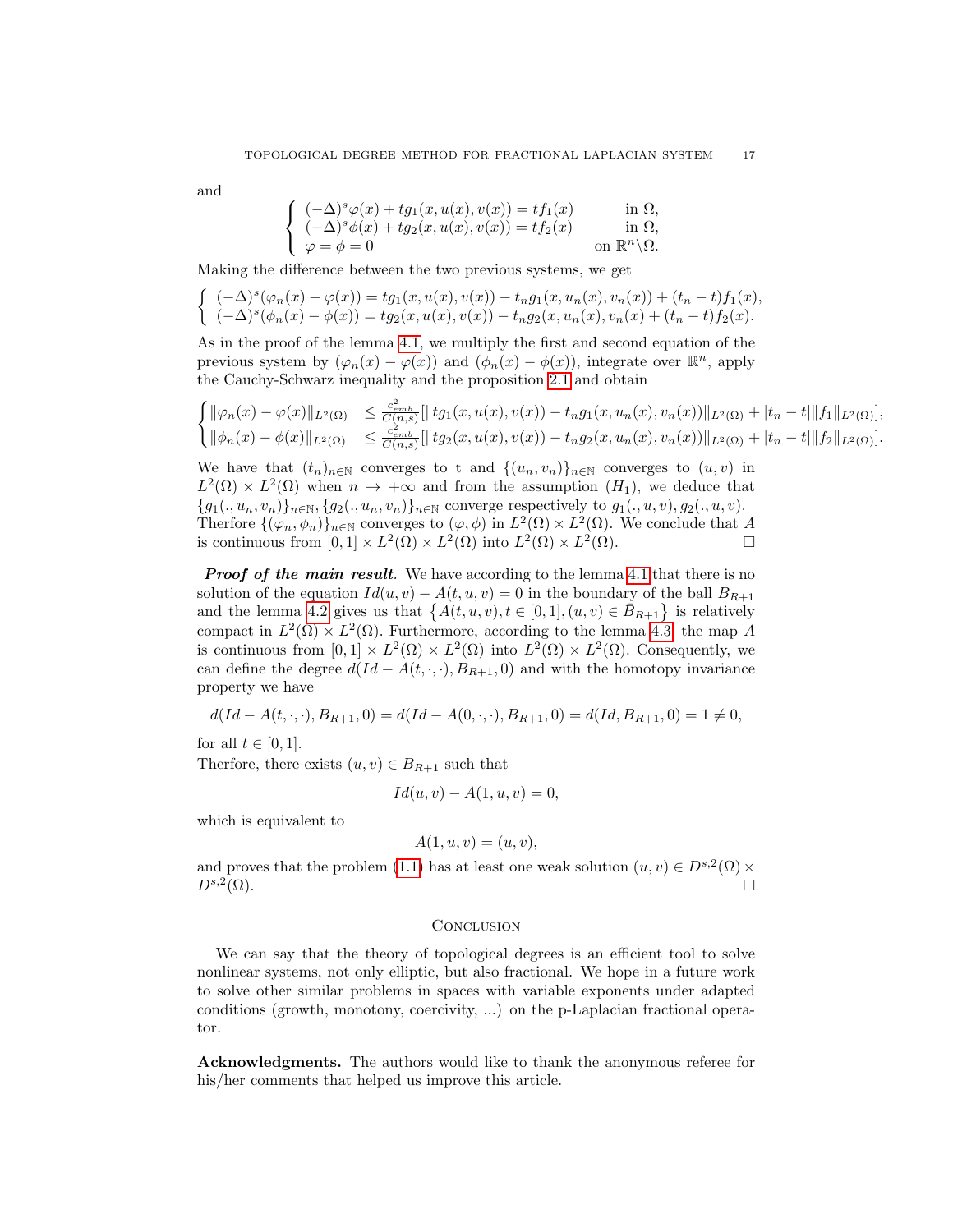#### **REFERENCES**

- <span id="page-8-1"></span>[1] A. A. Kilbas, H. M. Srivastava and J. J. Trujillo, Theory and Applications of Fractional Differential Equations, North-Holland mathematics studies, Elsevier. 204 (2006).
- <span id="page-8-19"></span>[2] A. Quaas and A. Xia, Liouville type theorems for nonlinear elliptic equations and systems involving fractional Laplacian in the half space, Calc. Var. Partial Differential Equations.  $52$ 3 (2015) 641–659.
- <span id="page-8-20"></span>[3] A. Quaas and A. Xia, Existence results of positive solutions for nonlinear cooperative elliptic systems involving fractional Laplacian, Commun. Contemp. Math. 20 3 (2018).
- <span id="page-8-2"></span>[4] B. A. Jacobs and C. Harley, Application of nonlinear time-fractional partial differential equations to image processing via Hybird Laplace tranform method, J. Math. 29 (2018) 1–9.
- <span id="page-8-6"></span>[5] C. Li and Z. Li, Asymptotic behaviours of solution to CaputoHadamard fractional partial differential equation with fractional Laplacian, Int. J. Comput. Math. **98 2** (2021) 305–339.
- <span id="page-8-3"></span>[6] D. Valrio, J. T. Machado and V. Kiryakova, Some pioneers of the applications of fractional calculus, Fract. Calc. Appl. Anal. 17 2 (2014) 552–578.
- <span id="page-8-24"></span>E. Di Nezza, G. Palatucci and E. Valdinoci, *Hitchhikers guide to the fractional Sobolev spaces*, Bull. Sci. Math. 136 5 (2012) 521–573.
- <span id="page-8-21"></span>[8] E. J. F. Leite and M. Montenegro, A priori bounds and positive solutions for non-variational fractional elliptic systems, Differential Integral Equations, 30 (2017), 947–974.
- <span id="page-8-25"></span>[9] G. Palatucci, O. Savin and E. Valdinoci, Local and global minimizers for a variational energy involving a fractional norm, Ann. Mat. Pura Appl. 192 4 (2013) 673–718.
- <span id="page-8-8"></span>[10] H. Chen and L. Vron, Semilinear fractional elliptic equations involving measures, J. Differential Equations. 257 5 (2014) 1457–1486.
- <span id="page-8-16"></span>[11] H. Fan, Multiple positive solutions for a fractional elliptic system with critical nonlinearities, Bound. Value Probl. 196 (2016).
- <span id="page-8-13"></span>[12] H. Lakhal, B. Khodja and W. Gharbi, Existence results of nontrivial solutions for a semi linear elliptic system at resonance, Journal of Advanced Research in Dynamical and Control Systems, 5 3 (2013) 1–12.
- <span id="page-8-0"></span>[13] H. Sun, Y. Zhang, D. Baleanu, W. Chen and Y. Chen, A new collection of real world applications of fractional calculus in science and engineering, Commun. Nonlinear Sci. Numer. Simul. 64 (2018) 213–231.
- <span id="page-8-4"></span>[14] I. Podlubny, R. L. Magin and I. Trymorush, Niels Henrik Abel and the birth of fractional calculus, Fract. Calc. Appl. Anal. 20 5 (2017) 1068–1075.
- <span id="page-8-7"></span>[15] J. Zhang and X. Liu, Three solutions for a fractional elliptic problems with critical and supercritical growth Acta Math. Sci. Ser. B.  $366(2016)$  1819–1831.
- <span id="page-8-22"></span>[16] L. Lin, A priori bounds and existence result of positive solutions for fractional Laplacian systems, Discrete Contin. Dyn. Syst. 39 3 (2019) 1517–1531.
- <span id="page-8-14"></span>[17] M. De Souza, Existence and multiplicity of solutions for a class of fractional elliptic systems, Collect. Math. 71 (2020) 103–122.
- <span id="page-8-9"></span>[18] M. M. Meerschaert and A. Sikorskii, Stochastic Models for Fractional Calculus, Studies in Mathematics, 2nd edition, De Gruyter. 43 (2019).
- <span id="page-8-23"></span>[19] M. Zhen, J. He and H. Xu, Critical system involving fractional Laplacian, Commun. Pure Appl. Anal. **18 1** (2019) 237-253.
- <span id="page-8-5"></span>[20] R. M. Evans, U. N. Katugampola and D. A. Edwards, Applications of fractional calculus in solving Abel-type integral equations: Surfacevolume reaction problem, Comput. Math. Appl. 73 6 (2017) 1346–1362.
- <span id="page-8-18"></span>[21] R. Servadei and E. Valdinoci, Mountain Pass solutions for non-local elliptic operators, J. Math. Anal. Appl. 389 2 (2012) 887–898.
- <span id="page-8-10"></span>[22] S. Huang and Q. Tian, Marcinkiewicz estimates for solution to fractional elliptic Laplacian *equation*, Comput. Math. Appl. **78 5** (2019) 1732–1738.
- <span id="page-8-17"></span>[23] S. Liu, Existence and uniqueness of solution to semilinear fractional elliptic equation, Journal of Applied Mathematics and Physics, 7 (2019) 210–217.
- <span id="page-8-11"></span>[24] T.-T. Shieh and D. Spector, On a new class of fractional partial differential equations, Adv. Calc. Var. 8 4 (2015) 321–336.
- <span id="page-8-12"></span>[25] T.-T. Shieh and D. Spector, On a new class of fractional partial differential equations II, Adv. Calc. Var. 11 3 (2018) 289–307.
- <span id="page-8-15"></span>[26] W. Chen and S. Deng, Multiple solutions for a critical fractional elliptic system involving concave-convex nonlinearities, Proc. Roy. Soc. Edinburgh Sect. A, 146 6 (2016) 1167–1193.